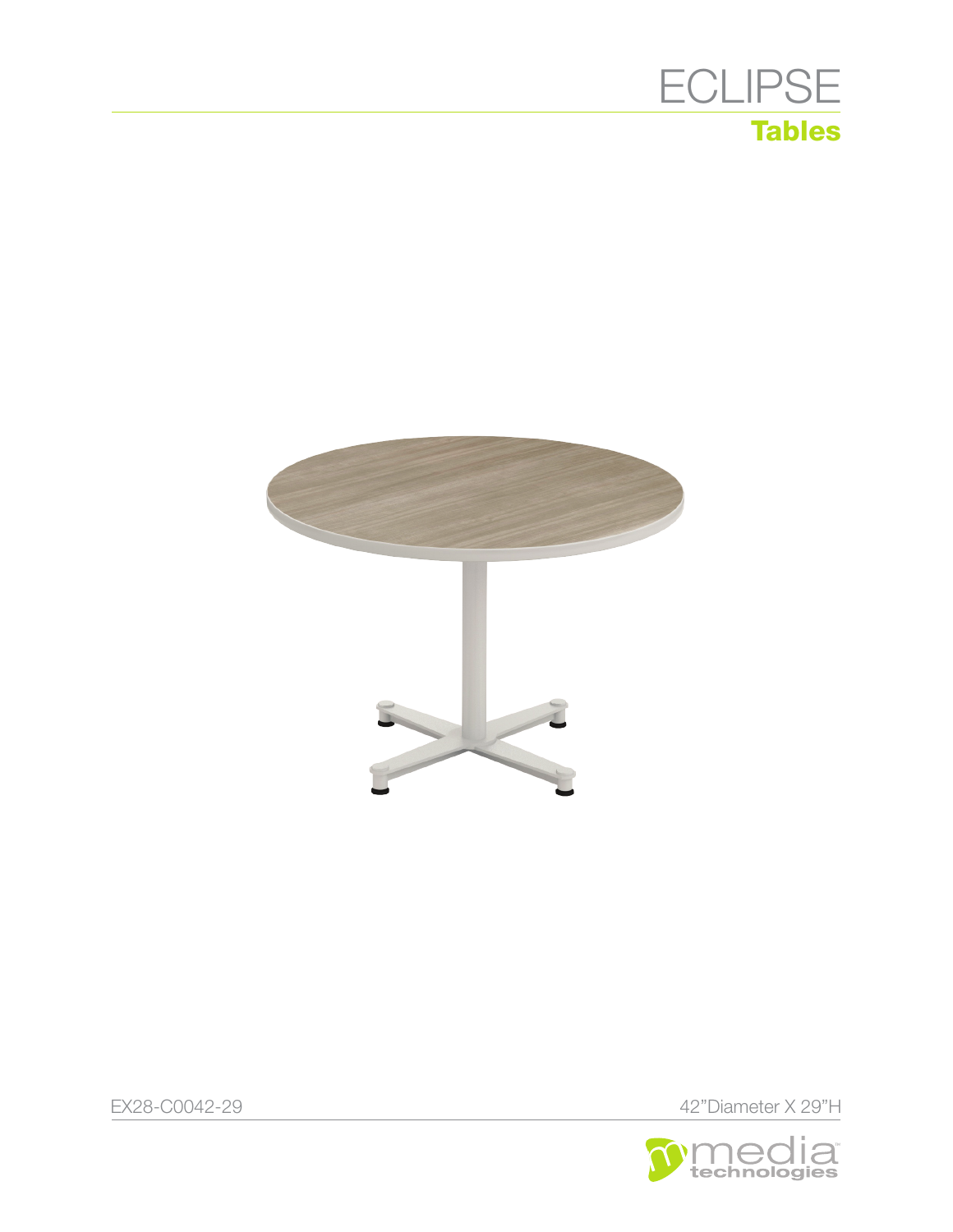## ECLIPSE T-BASE



ECLIPSE T-BASE TABLE

- The Eclipse line combines style and affordability. Its unique base
- design can spice up your space. High-pressure laminate work surface with multiple edge options.
- Legs are fitted with leveling glides.
- Available with optional casters.
- Folding base and flip-top options available.

### ECLIPSE RECTANGULAR T-BASE STANDARD SIZES

| <b>MODEL</b> | <b>DEPTH</b> " | <b>WIDTH"</b> | <b>HEIGHT"</b> |
|--------------|----------------|---------------|----------------|
| ET22-2436-   | 24             | 36            | 29/36/42       |
| ET22-2442-   | 24             | 42            | 29/36/42       |
| ET22-2448-   | 24             | 48            | 29/36/42       |
| ET22-2460-   | 24             | 60            | 29/36/42       |
| ET22-2472-   | 24             | 72            | 29/36/42       |
| ET26-3036-   | 30             | 36            | 29/36/42       |
| ET26-3042-   | 30             | 42            | 29/36/42       |
| ET26-3048-   | 30             | 48            | 29/36/42       |
| ET26-3060-   | 30             | 60            | 29/36/42       |
| ET26-3072-   | 30             | 72            | 29/36/42       |
| ET26-3642-   | 36             | 42            | 29/36/42       |
| ET26-3648-   | 36             | 48            | 29/36/42       |
| ET26-3660-   | 36             | 60            | 29/36/42       |
| ET26-3672-   | 36             | 72            | 29/36/42       |

|  |  |  |  | <b>ECLIPSE FLAIR T-BASE STANDARD SIZE</b> |  |
|--|--|--|--|-------------------------------------------|--|
|--|--|--|--|-------------------------------------------|--|

| <b>MODEL</b>  | <b>DEPTH</b> <sup>"</sup> | <b>WIDTH</b> " | <b>HEIGHT"</b> |
|---------------|---------------------------|----------------|----------------|
| FT26-C3060FLB | 32 25                     | 59.5           | 29/36/42       |

| <b>IMODEL</b> | DEPTH" | <b>WIDTH"</b> | <b>HEIGHT</b> " |
|---------------|--------|---------------|-----------------|
| FT26-C3060BNR | つり つら  | 58.375        | 29/36/42        |

General Specifications

Top: Top is 1-1/4" thick, three ply engineered panel construction with a .050" high-pressure laminate work surface, 1-1/8" industrial particle board core, and a phenolic backer/balance sheet.

**Legs:** Table consists of two 22" wide T Base legs. Each leg assembly includes a<br>2" diameter 14 gauge steel tubing on vertical, which is welded to a 4"W x 10"L<br>x 1/4" thick steel plate. Vertical column is also welded (conc 1⁄4" thick laser cut horizontal main bar. Main bar has a slight angle on outside of leg and the inside has a rounded shape to mimic the vertical post. The outside of the main bar receives a 1⁄4" thick round cap that is through mounted via main bar. Under the main bar is a welded 3⁄4" diameter steel post equipped with a leveling

#### To Order, Choose Finish Selections & Options

Work Surface: Choose from our selection of high-pressure laminates.

Base: Choose from our powder coat selection.

Edges: Choose a PVC or wood edgeband. *Note: Beanie and Flair tables receive 2" radius edgeband.*

See mediatechnologies' Finish and Color Guide for choices at www.mediatechnologies.com.



glide. A 1⁄4" thick plate is TIG welded to the 3⁄4" diameter steel posts and the horizontal main bar for structural integrity.

**Folding Base Mechanism:** A nylon injection molded body with an extruded<br>aluminum mechanism is bolted to the leg frame via a threaded insert. Mechanism<br>is attached to the underside of work surface using 1" #12 wood screws.

Flip Top Mechanism: Two-part steel mechanism is joined via a pivot system. Upper component attaches to underside of work surface using 1" #12 wood screws. Lower component bolts to leg frame via a threaded insert.